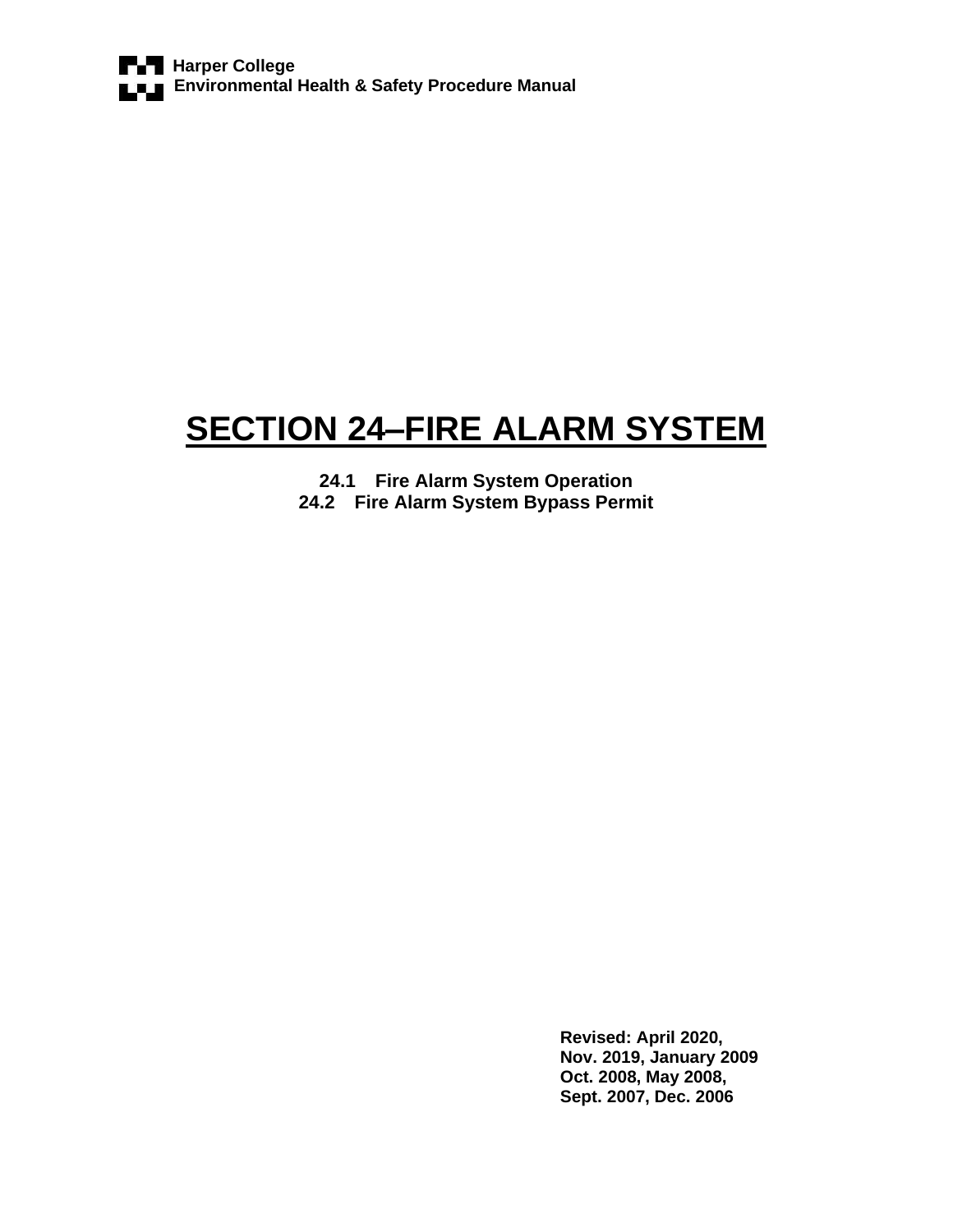# **24.1 FIRE ALARM SYSTEM OPERATION**

# **A. Objective**

To protect Harper community and property from fire in the form of alarm/detection systems, building notification systems and extinguishing systems. This procedure will cover responsibilities for the maintenance and testing of the fire alarm system as well as the procedure for either bypassing alarms and/or if notification if the system is down due to impairments.

## **B. Scope**

This procedure is applicable to the Facilities Management Department or any other department that may require changes or disabling of the fire alarm system and to Harper College Police Department (HCPD) which monitors the fire alarm system and may put the alarm in bypass per permit.

# **C. Definitions**

**Device (point) Bypass** –Alarm system is **operable**, only certain detection device (points) are temporarily taken off line (turned off). These devices should generally only be smoke detectors and should never be pull stations. This situation is requested to and implemented by HCPD, from an Employee or Supervisor by completing a Bypass Permit.

**Building Bypass** – All horns and strobes are in silence and NO activation of devices will be sent to Northwest Central Dispatch (NWCD). This should only be used for TESTING of the fire alarm system. If this level of bypass is used for anything other than testing, permission must be granted by Palatine Fire Prevention via request through EHS, seven days prior to the permit activation.

**Impairment** – Fire alarm or sprinkler system is **inoperable**, **NO** signal (alarm or trouble) is sent to HCPD or NWCD and **NO** horns or strobes work to notify occupants of a problem. This situation is due to a breakdown of the system and repairs must be made. There shall be **NO** "Hotwork" (see Section 23 for Hotwork Procedures) performed in the building that is in impairment.

### **D. Responsibility**

There are two College units that have responsibilities in the operation of the fire alarm system:

- Harper College Police Department (HCPD) is responsible for monitoring and maintaining/repairing the fire alarm system. They will also send out notifications to required College personnel of fire detection alarms. HCPD will implement requests for the building to be put in Bypass via a Bypass Permit. If a building is impaired, HCPD will conduct a Firewatch and inform the necessary Harper personnel and Fire Department.
- Environmental Health & Safety (EHS) is responsible for coordinating the inspection and testing of the fire alarm systems and associated recordkeeping. The actual testing and inspection is conducted by a licensed fire alarm and sprinkler contractor. EHS also conducts evacuation drills.

## **E. Procedures**

#### **Fire Alarm System Bypass Procedure**

The fire alarm system and their components may be required to be put in bypass mode for maintenance/repair, testing, dusty work that cannot be isolated or hot work. Putting the system in bypass shall be planned and limited to a twelve (12) hour time period. The Supervisor or Employee of the Department conducting the work shall complete the Bypass Permit. The bypass permit requestor will determine which devices (points) should be put in bypass, EHS will help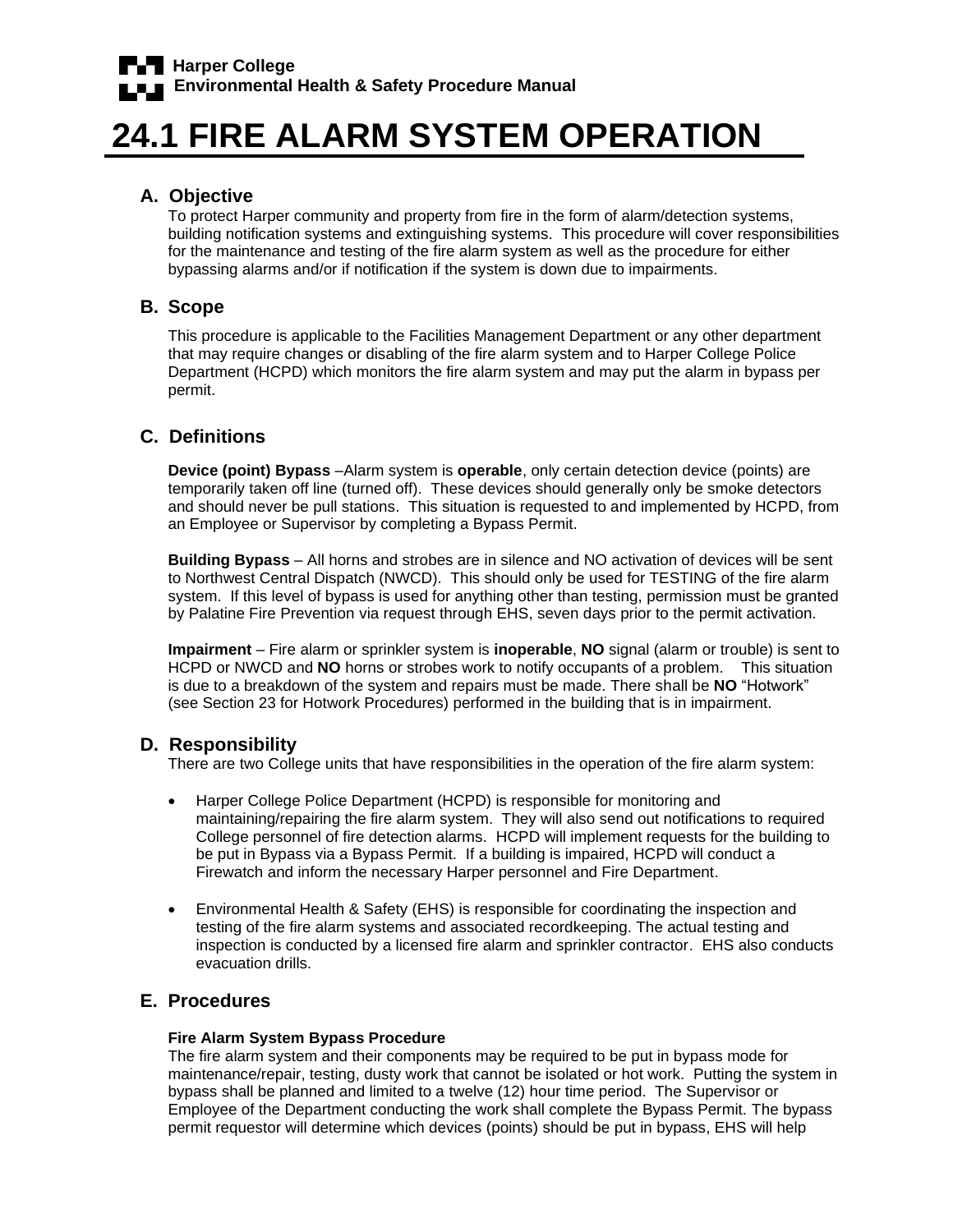# **Harper College Example 3 Environmental Health & Safety Procedure Manual**

determine the devices if needed. The following procedures shall be followed for bypassing any component of the fire alarm system:

#### **Testing, Maintenance and/or Repair to the Fire Alarm System**

If any of these operations may trigger a non-intentional activation of the system, the Supervisor shall complete a Bypass Permit. For testing, maintenance or repair to an entire building fire alarm system the Building Bypass maybe used.

#### **Dusty Work**

The department performing the "dust creating" work shall take measures to control large amounts of dust, fumes, vapors, etc. The following steps for isolation should be considered before requesting a Bypass Permit:

- Implement engineering controls to limit dust/fumes/vapors, etc. by installing plastic around work area, ventilate work area and/or using wet methods to limit dust creation.
- Department may cover smoke detectors in the vicinity of the work being performed by the use of detector covers-preferred, or a paper bag. Supervisor must ensure these are removed at the end of the work.

If work that is being done is creating such dust/fumes, etc. that cannot be controlled by any of the above isolation controls then a Device/Point Bypass Permit may be requested by the Supervisor or Employee conducting the work.

#### **Hot Work**

Operations involving cutting or welding are referred to as Hot Work. All safety procedures for Hot Work Operations are outlined in the Environmental Health and Safety Procedure Manual, Section 23. Hot Work is **not** allowed in buildings where there is a fire alarm or sprinkler system impairment.